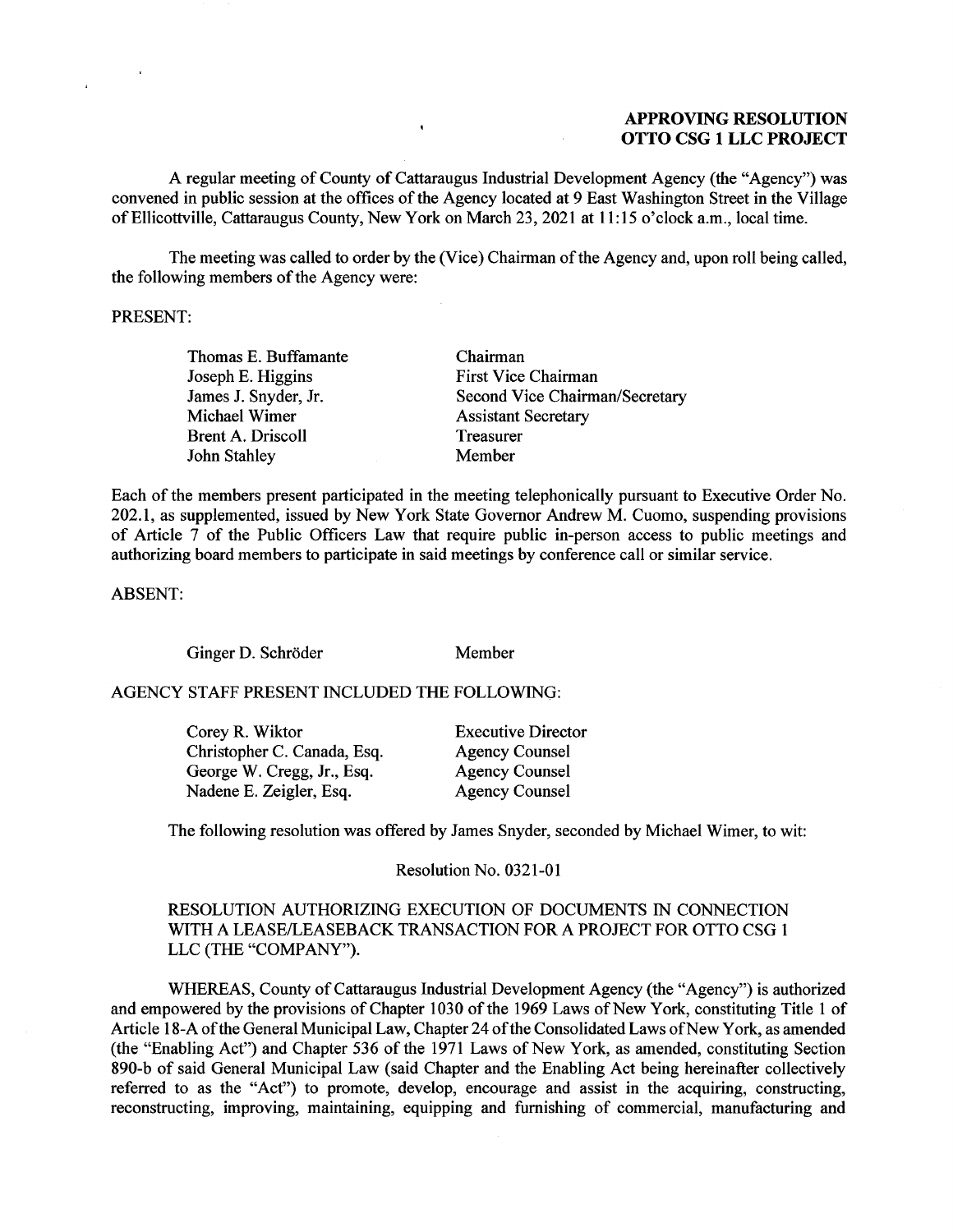industrial facilities, among others, for the purpose of promoting, attracting and developing economically industrial facilities, among others, for the purpose of promoting, attracting and developing economically sound commerce and industry to advance the job opportunities, health, general prosperity and economic sound commerce and industry to advance the job opportunities, health, general prosperity and economic welfare of the people of the State of New York, to improve their prosperity and standard of living, and to welfare of the people of the State of New York, to improve their prosperity and standard of living, and to prevent unemployment and economic deterioration; and prevent unemployment and economic deterioration; and

WHEREAS, to accomplish its stated purposes, the Agency is authorized and empowered under the WHEREAS, to accomplish its stated purposes, the Agency is authorized and empowered under the Act to acquire, construct and install one or more "projects" (as defined in the Act) or to cause said projects Act to acquire, construct and install one or more "projects" (as defined in the Act) or to cause said projects to be acquired, constructed and installed, and to convey said projects or to lease said projects with the to be acquired, constructed and installed, and to convey said projects or to lease said projects with the obligation to purchase; and obligation to purchase; and

WHEREAS, in January, 2021, Otto CSG 1 LLC, a State of New York limited liability company WHEREAS, in January, 2021, Otto CSG 1 LLC, a State of New York limited liability company (the "Company"), submitted an application (the "Application") to the Agency, a copy of which Application (the "Company"), submitted an application (the "Application") to the Agency, a copy of which Application is on file at the office of the Agency, requesting that the Agency consider undertaking a project (the is on file at the office of the Agency, requesting that the Agency consider undertaking a project (the "Project") for the benefit of the Company, said Project consisting of the following: (A) (1) the acquisition "Project") for the benefit of the Company, said Project consisting of the following: (A) (1) the acquisition of an interest in a portion of an approximately 223 acre parcel of land located at 9350 Dunkleman Hill Road (tax map number 35.002-1-16) in the Town of Otto, Cattaraugus County, New York (the "Land"), Road (tax map number 35.002-1-16) in the Town of Otto, Cattaraugus County, New York (the "Land"), (2) the construction on the Land of an approximately 5MWac single axis tracker ground mount solar farm, (2) the construction on the Land of an approximately 5MWac single axis tracker ground mount solar farm, solar panels, and ancillary electrical equipment such as switchboards and transformers (all said improvements being collectively referred to as the "Facility") and (3) the acquisition and installation therein improvements being collectively referred to as the "Facility") and (3) the acquisition and installation therein and thereon of related fixtures, machinery, equipment and other personal property (the "Equipment"), all and thereon of related fixtures, machinery, equipment and other personal property (the "Equipment"), all of the foregoing to constitute a solar energy generating facility to be owned and operated by the Company of the foregoing to constitute a solar energy generating facility to be owned and operated by the Company (the Land, Facility and the Equipment being collectively referred to as the "Project Facility"); (B) the (the Land, Facility and the Equipment being collectively referred to as the "Project Facility"); (B) the granting of certain "financial assistance" (within the meaning of Section 854(14) of the Act) with respect granting of certain "financial assistance" (within the meaning of Section 854(14) of the Act) with respect to the foregoing, including potential exemptions from certain sales and use taxes, real property taxes, real to the foregoing, including potential exemptions from certain sales and use taxes, real property taxes, real estate transfer taxes and mortgage recording taxes (collectively, the "Financial Assistance"); and (C) the estate transfer taxes and mortgage recording taxes (collectively, the "Financial Assistance"); and (C) the lease (with an obligation to purchase) or sale of the Project Facility to the Company or such other person lease (with an obligation to purchase) or sale of the Project Facility to the Company or such other person as may be designated by the Company and agreed upon by the Agency; and as may be designated by the Company and agreed upon by the Agency; and

WHEREAS, by resolution adopted by the members of the Agency on February 2, 2021 (the "Public WHEREAS, by resolution adopted by the members of the Agency on February 2, 2021 (the "Public Hearing Resolution"), the Agency authorized a public hearing to be held pursuant to Section 859-a of the Hearing Resolution"), the Agency authorized a public hearing to be held pursuant to Section 859-a of the Act with respect to the Project; and Act with respect to the Project; and

WHEREAS, pursuant to the authorization contained in the Public Hearing Resolution, the WHEREAS, pursuant to the authorization contained in the Public Hearing Resolution, the Executive Director of the Agency (A) caused notice of a public hearing of the Agency (the "Public Executive Director of the Agency (A) caused notice of a public hearing of the Agency (the "Public Hearing") pursuant to Section 859-a of the Act, to hear all persons interested in the Project and the financial Hearing") pursuant to Section 859-a of the Act, to hear all persons interested in the Project and the financial assistance being contemplated by the Agency with respect to the Project, to be mailed on February 11, 2021 assistance being contemplated by the Agency with respect to the Project, to be mailed on February 11, 2021 to the chief executive officers of the county and of each city, town, village and school district in which the to the chief executive officers of the county and of each city, town, village and school district in which the Project Facility is to be located, (B) caused notice of the Public Hearing to be posted on a public bulletin Project Facility is to be located, (B) caused notice of the Public Hearing to be posted on a public bulletin board on February 11, 2020 located at 9 East Washington Street in the Town of Ellicottville, Cattaraugus board on February 11, 2020 located at 9 East Washington Street in the Town of Ellicottville, Cattaraugus County, New York and at the Otto Town Hall located at 8842 Otto-East Otto Road in the Town of Otto, County, New York and at the Otto Town Hall located at 8842 Otto-East Otto Road in the Town of Otto, Cattaraugus County, New York and on the Agency's website, (C) caused notice of the Public Hearing to Cattaraugus County, New York and on the Agency's website, (C) caused notice of the Public Hearing to be published on February 12, 2021 in the **Olean Times Herald**, a newspaper of general circulation available to the residents of the Town of Otto, Cattaraugus County, New York and (D) as a result of the ban on large meetings or gatherings pursuant to Executive Order 202., as supplemented and the suspension of the Open meetings or gatherings pursuant to Executive Order 202., as supplemented and the suspension of the Open Meetings Law relating to public hearings pursuant to Executive Order 202.15, as supplemented, each as Meetings Law relating to public hearings pursuant to Executive Order 202.15, as supplemented, each as issued by Governor Cuomo in response to the novel Coronavirus (COVID-19) pandemic, conducted the issued by Governor Cuomo in response to the novel Coronavirus (COVID-19) pandemic, conducted the Public Hearing on March 4, 2020 at 5:00 o'clock p.m., local time electronically via conference call and in Public Hearing on March 4, 2020 at 5:00 o'clock p.m., local time electronically via conference call and in person at the Otto Town Hall located at 8842 Otto-East Otto Road in the Town of Otto, Cattaraugus County, person at the Otto Town Hall located at 8842 Otto-East Otto Road in the Town of Otto, Cattaraugus County, New York; and (E) prepared a report of the Public Hearing (the "Hearing Report") fairly summarizing the New York; and (E) prepared a report of the Public Hearing (the "Hearing Report") fairly summarizing the views presented at such Public Hearing and caused copies of said Hearing Report to be made available to views presented at such Public Hearing and caused copies of said Hearing Report to be made available to the members of the Agency; and the members of the Agency; and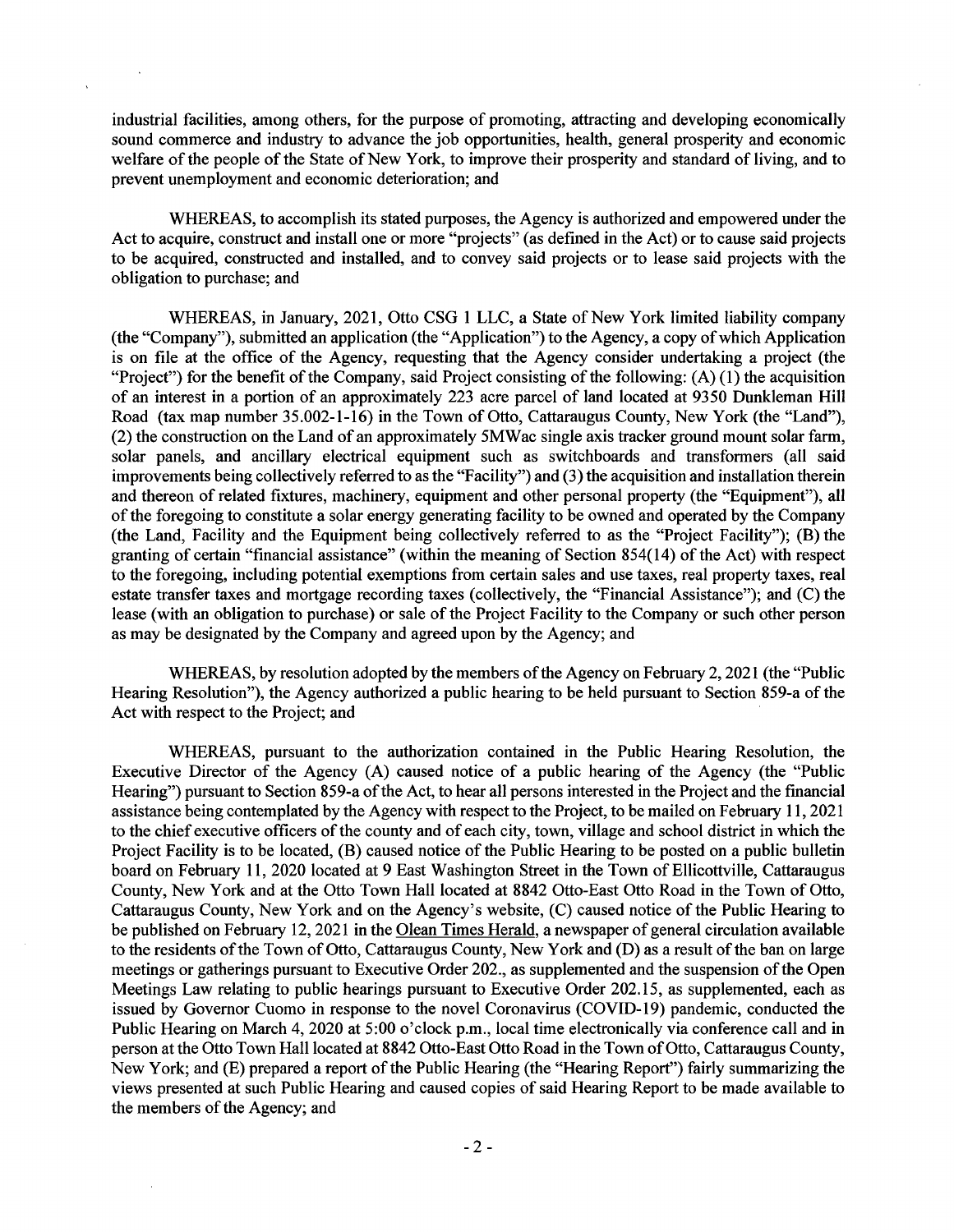WHEREAS, pursuant to Article 8 of the Environmental Conservation Law, Chapter 43-B of the WHEREAS, pursuant to Article 8 of the Environmental Conservation Law, Chapter 43-B of the Consolidated Laws of New York, as amended (the "SEQR Act") and the regulations (the "Regulations") Consolidated Laws of New York, as amended (the "SEQR Act") and the regulations (the "Regulations") adopted pursuant thereto by the Department of Environmental Conservation of the State of New York adopted pursuant thereto by the Department of Environmental Conservation of the State of New York (collectively with the SEQR Act, "SEQRA"), by resolution adopted by the members of the Agency on February 2, 2021 (the "SEQR Resolution"), the Agency (A) concurred in the determination that the Otto February 2, 2021 (the "SEQR Resolution"), the Agency (A) concurred in the determination that the Otto Town Planning Board (the "Planning Board") is the "lead agency" with respect to SEQRA and (B) Town Planning Board (the "Planning Board") is the "lead agency" with respect to SEQRA and (B) acknowledged receipt of a negative declaration from the Planning Board issued on December 16, 2020 (the acknowledged receipt of a negative declaration from the Planning Board issued on December 16, 2020 (the "Negative Declaration"), in which the Planning Board determined that the Project would not have a "Negative Declaration"), in which the Planning Board determined that the Project would not have a significant adverse environmental effect on the environment, and therefore, that an environmental statement significant adverse environmental effect on the environment, and therefore, that an environmental statement need not be prepared with respect to the Project; and need not be prepared with respect to the Project; and

WHEREAS, the Agency has given due consideration to the Application, and to representations by WHEREAS, the Agency has given due consideration to the Application, and to representations by the Company that (A) the granting by the Agency of the Financial Assistance with respect to the Project will be an inducement to the Company to undertake the Project in Cattaraugus County, New York and will be an inducement to the Company to undertake the Project in Cattaraugus County, New York and (B) the completion of the Project will not result in the removal of a plant or facility of any proposed (B) the completion of the Project will not result in the removal of a plant or facility of any proposed occupant of the Project Facility from one area of the State of New York to another area in the State of New occupant of the Project Facility from one area of the State of New York to another area in the State of New York and will not result in the abandonment of one or more plants or facilities of any occupant of the Project York and will not result in the abandonment of one or more plants or facilities of any occupant of the Project Facility located in the State of New York; and Facility located in the State of New York; and

WHEREAS, the Agency desires to encourage the Company to preserve and advance the job WHEREAS, the Agency desires to encourage the Company to preserve and advance the job opportunities, health, general prosperity and economic welfare of the people of Cattaraugus County, New opportunities, health, general prosperity and economic welfare of the people of Cattaraugus County, New York by undertaking the Project in Cattaraugus County, New York; and

WHEREAS, in order to consummate the Project and the granting of the Financial Assistance WHEREAS, in order to consummate the Project and the granting of the Financial Assistance described in the notice of the Public Hearing, the Agency proposes to enter into the following documents described in the notice of the Public Hearing, the Agency proposes to enter into the following documents (hereinafter collectively referred to as the "Agency Documents"): (A) a certain lease to agency (the "Lease (hereinafter collectively referred to as the "Agency Documents"): (A) a certain lease to agency (the "Lease to Agency" or the "Underlying Lease") by and between the Company, as landlord, and the Agency, as tenant, pursuant to which the Company will lease to the Agency a portion of the Land and all improvements tenant, pursuant to which the Company will lease to the Agency a portion of the Land and all improvements now or hereafter located on said portion of the Land (collectively, the "Leased Premises"); (B) a certain now or hereafter located on said portion of the Land ( collectively, the "Leased Premises"); (B) a certain license agreement (the "License to Agency" or the "License Agreement") by and between the Company, license agreement (the "License to Agency" or the "License Agreement") by and between the Company, as licensor, and the Agency, as licensee, pursuant to which the Company will grant to the Agency (1) a as licensor, and the Agency, as licensee, pursuant to which the Company will grant to the Agency (1) a license to enter upon the balance of the Land (the "Licensed Premises") for the purpose of undertaking and license to enter upon the balance of the Land (the "Licensed Premises") for the purpose of undertaking and completing the Project and (2) in the event of an occurrence of an Event of Default by the Company, an completing the Project and (2) in the event of an occurrence of an Event of Default by the Company, an additional license to enter upon the Licensed Premises for the purpose of pursuing its remedies under the additional license to enter upon the Licensed Premises for the purpose of pursuing its remedies under the Lease Agreement (as hereinafter defined); (C) a lease agreement (and a memorandum thereof) (the "Lease Lease Agreement (as hereinafter defined); (C) a lease agreement (and a memorandum thereof) (the "Lease Agreement") by and between the Agency and the Company, pursuant to which, among other things, the Agreement") by and between the Agency and the Company, pursuant to which, among other things, the Company agrees to undertake the Project as agent of the Agency and the Company further agrees to lease Company agrees to undertake the Project as agent of the Agency and the Company further agrees to lease the Project Facility from the Agency and, as rental thereunder, to pay the Agency's administrative fee the Project Facility from the Agency and, as rental thereunder, to pay the Agency's administrative fee relating to the Project and to pay all expenses incurred by the Agency with respect to the Project; (D) a payment in lieu of tax agreement (the "Payment in Lieu of Tax Agreement") by and between the Agency payment in lieu of tax agreement (the "Payment in Lieu of Tax Agreement") by and between the Agency and the Company, pursuant to which the Company will agree to pay certain payments in lieu of taxes with and the Company, pursuant to which the Company will agree to pay certain payments in lieu of taxes with respect to the Project Facility; (E) a uniform project benefits agreement (the "Uniform Project Benefits respect to the Project Facility; (E) a uniform project benefits agreement (the "Uniform Project Benefits Agreement") by and between the Agency and the Company regarding the granting of the financial Agreement") by and between the Agency and the Company regarding the granting of the financial assistance and the potential recapture of such assistance; (F) a certain recapture agreement (the "Section assistance and the potential recapture of such assistance; (F) a certain recapture agreement (the "Section 875 GML Recapture Agreement") by and between the Company and the Agency, required by the Act, 875 GML Recapture Agreement") by and between the Company and the Agency, required by the Act, regarding the recovery or recapture of certain sales and use taxes; (G) a sales tax exemption letter (the regarding the recovery or recapture of certain sales and use taxes; (G) a sales tax exemption letter (the "Sales Tax Exemption Letter") to ensure the granting of the sales tax exemption which forms a part of the "Sales Tax Exemption Letter") to ensure the granting of the sales tax exemption which forms a part of the Financial Assistance; (H) a New York State Department of Taxation and Finance form entitled "IDA Financial Assistance; (H) a New York State Department of Taxation and Finance form entitled "IDA Appointment of Project Operator or Agency for Sales Tax Purposes" (the form required to be filed pursuant Appointment of Project Operator or Agency for Sales Tax Purposes" (the form required to be filed pursuant to Section 874(9) of the Act) (the "Thirty-Day Sales Tax Report") and any additional report to the to Section 874(9) of the Act) (the "Thirty-Day Sales Tax Report") and any additional report to the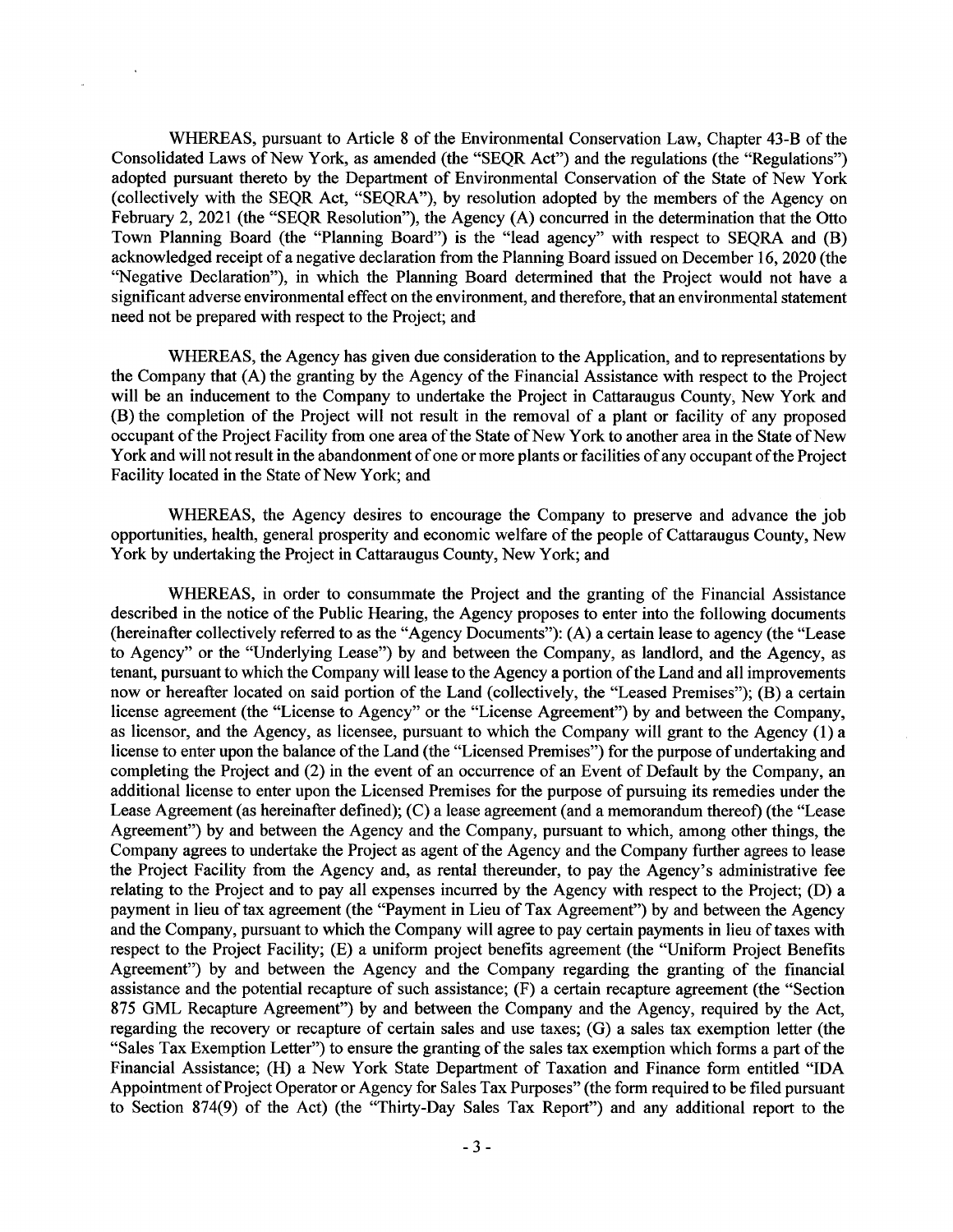Commissioner of the State Department of Taxation and Finance concerning the amount of sales tax Commissioner of the State Department of Taxation and Finance concerning the amount of sales tax exemption benefit for the Project (the "Additional Thirty-Day Project Report"); (I) if the Company intends exemption benefit for the Project (the "Additional Thirty-Day Project Report"); (I) if the Company intends to finance the Project with borrowed money, a mortgage and any other security documents and related to finance the Project with borrowed money, a mortgage and any other security documents and related documents (collectively, the "Mortgage") from the Agency and the Company to the Company's lender with documents ( collectively, the "Mortgage") from the Agency and the Company to the Company's lender with respect to the Project ("the "Lender"), which Mortgage will grant a lien on and security interest in the respect to the Project ("the "Lender"), which Mortgage will grant a lien on and security interest in the Project Facility to secure a loan from the Lender to the Company with respect to the Project (the "Loan"); Project Facility to secure a loan from the Lender to the Company with respect to the Project (the "Loan"); (J) if the Company requests the Agency to appoint a contractor or contractors, as agent(s) of the Agency (J) if the Company requests the Agency to appoint a contractor or contractors, as agent(s) of the Agency (each, a "Contractor") (1) a certain agency indemnification agreement (the "Contractor Agency and (each, a "Contractor") (1) a certain agency indemnification agreement (the "Contractor Agency and Indemnification Agreement") by and between the Agency and the Contractor, (2) a certain recapture Indemnification Agreement") by and between the Agency and the Contractor, (2) a certain recapture agreement (the "Contractor Section 875 GML Recapture Agreement") by and between the Agency and the agreement (the "Contractor Section 875 GML Recapture Agreement") by and between the Agency and the Contractor, (3) a sales tax exemption letter (the "Contractor Sales Tax Exemption Letter"), and (4) a Thirty-Contractor, (3) a sales tax exemption letter ( the "Contractor Sales Tax Exemption Letter"), and ( 4) a Thirty-Day Sales Tax Report (the "Contractor Thirty-Day. Sales Tax Report") and any additional report to the Day Sales Tax Report (the "Contractor Thirty-Day. Sales Tax Report") and any additional report to the Commissioner of the State Department of Taxation and Finance concerning the amount of sales tax Commissioner of the State Department of Taxation and Finance concerning the amount of sales tax exemption benefit for the Project (the "Additional Thirty-Day Project Report") (collectively, the exemption benefit for the Project (the "Additional Thirty-Day Project Report") (collectively, the "Contractor Documents"); (K) if the Company intends to request the Agency to appoint (1) the Company, "Contractor Documents"); (K) if the Company intends to request the Agency to appoint (1) the Company, as agent of the Agency and (2) a Contractor, as agent(s) of the Agency prior to closing on the Project and as agent of the Agency and (2) a Contractor, as agent(s) of the Agency prior to closing on the Project and the Lease Agreement or Installment Sale Agreement, interim agency and indemnification agreements, the Lease Agreement or Installment Sale Agreement, interim agency and indemnification agreements, interim Section 875 GML recapture agreements, interim sales tax exemption letters and interim thirty-day interim Section 875 GML recapture agreements, interim sales tax exemption letters and interim thirty-day sales tax reports (collectively, the "Interim Documents") and (L) various certificates relating to the Project sales tax reports (collectively, the "Interim Documents") and (L) various certificates relating to the Project (the "Closing Documents"); (the "Closing Documents");

NOW, THEREFORE, BE IT RESOLVED BY THE MEMBERS OF COUNTY OF NOW, THEREFORE, BE IT RESOLVED BY THE MEMBERS OF COUNTY OF CATTARAUGUS INDUSTRIAL DEVELOPMENT AGENCY AS FOLLOWS: CATTARAUGUS INDUSTRIAL DEVELOPMENT AGENCY AS FOLLOWS:

Section 1. All action taken by the Executive Director of the Agency with respect to the Public Hearing with respect to the Project is hereby ratified and confirmed. Hearing with respect to the Project is hereby ratified and confirmed.

Section 2. The law firm of Hodgson Russ LLP is hereby appointed Agency Counsel to the Agency with respect to all matters in connection with the Project. Agency Counsel for the Agency is hereby Agency with respect to all matters in connection with the Project. Agency Counsel for the Agency is hereby authorized, at the expense of the Company, to work with the Company, counsel to the Company and others authorized, at the expense of the Company, to work with the Company, counsel to the Company and others to prepare, for submission to the Agency, all documents necessary to effect the transactions contemplated to prepare, for submission to the Agency, all documents necessary to effect the transactions contemplated by this Resolution. Agency Counsel has prepared and submitted an initial draft of the Agency Documents by this Resolution. Agency Counsel has prepared and submitted an initial draft of the Agency Documents to staff of the Agency. to staff of the Agency.

Section 3. The Agency hereby finds and determines that:

(A) By virtue of the Act, the Agency has been vested with all powers necessary and (A) By virtue of the Act, the Agency has been vested with all powers necessary and convenient to carry out and effectuate the purposes and provisions of the Act and to exercise all powers granted to it under the Act; powers granted to it under the Act;

(B) The Project constitutes a "project," as such term is defined in the Act; The Project constitutes a "project," as such term is defined in the Act; (B)

(C) The Project site is located entirely within the boundaries of Cattaraugus County, The Project site is located entirely within the boundaries of Cattaraugus County, New York; New York; (C)

(D) It is estimated at the present time that the costs of the planning, development, (D) It is estimated at the present time that the costs of the planning, development, acquisition, construction, reconstruction and installation of the Project Facility (collectively, the acquisition, construction, reconstruction and installation of the Project Facility (collectively, the "Project Costs") will be approximately \$8,659,538; "Project Costs") will be approximately \$8,659,538;

(E) The completion of the Project will not result in the removal of a plant or facility of (E) The completion of the Project will not result in the removal of a plant or facility of any proposed occupant of the Project Facility from one area of the State of New York to another any proposed occupant of the Project Facility from one area of the State of New York to another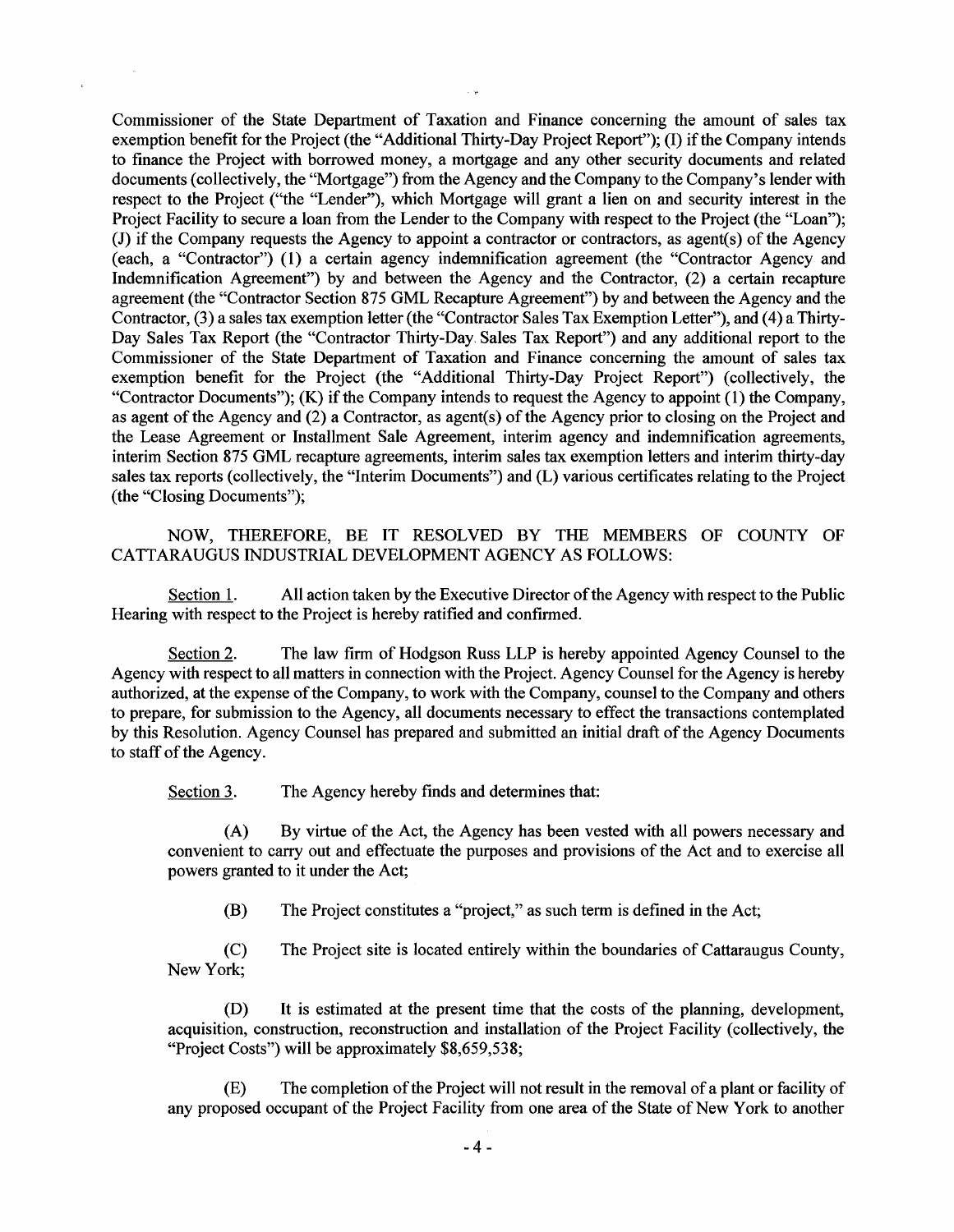area in the State of New York and will not result in the abandonment of one or more plants or area in the State of New York and will not result in the abandonment of one or more plants or facilities of any occupant of the Project Facility located in the State of New York;

(F) The Project Facility does not constitute a project where facilities or property that (F) The Project Facility does not constitute a project where facilities or property that are primarily used in making retail sales of goods and/or services to customers who personally visit are primarily used in making retail sales of goods and/or services to customers who personally visit such facilities constitute more than one-third of the total cost of the Project, and accordingly the such facilities constitute more than one-third of the total cost of the Project, and accordingly the Project is not prohibited by the provisions of Section 862(2)(a) of the Act, and accordingly the Project is not prohibited by the provisions of Section 862(2)(a) of the Act, and accordingly the Agency is authorized to provide financial assistance in respect of the Project pursuant to Section Agency is authorized to provide financial assistance in respect of the Project pursuant to Section 862(2)(a) of the Act; 862(2)(a) of the Act;

(G) The granting of the Financial Assistance by the Agency with respect to the Project (G) The granting of the Financial Assistance by the Agency with respect to the Project will promote and maintain the job opportunities, general prosperity and economic welfare of the will promote and maintain the job opportunities, general prosperity and economic welfare of the citizens of Cattaraugus County, New York and the State of New York and improve their standard citizens of Cattaraugus County, New York and the State of New York and improve their standard of living, and thereby serve the public purposes of the Act;

(H) The Agency has reviewed the Public Hearing Report and has fully considered all (H) The Agency has reviewed the Public Hearing Report and has fully considered all comments contained therein; comments contained therein;

(I) The Project should receive the Financial Assistance in the form of exemptions (I) The Project should receive the Financial Assistance in the form of exemptions from sales tax, mortgage recording tax and real property tax based on the description of expected from sales tax, mortgage recording tax and real property tax based on the description of expected public benefits to occur as a result of this Project, as described on Exhibit A attached hereto and public benefits to occur as a result of this Project, as described on Exhibit A attached hereto and failure by the Company to meet the expected public benefits will result in a recapture event, as failure by the Company to meet the expected public benefits will result in a recapture event, as described on Exhibit B attached hereto; and described on Exhibit B attached hereto; and

(J) It is desirable and in the public interest for the Agency to enter into the Agency (J) It is desirable and in the public interest for the Agency to enter into the Agency Documents. Documents.

Section 4. In consequence of the foregoing, the Agency hereby determines to: (A) accept the License Agreement; (B) lease the Project Facility to the Company pursuant to the Lease Agreement; (C) License Agreement; (B) lease the Project Facility to the Company pursuant to the Lease Agreement; (C) acquire, construct and install the Project Facility, or cause the Project Facility to be acquired, installed and constructed; (D) enter into the Payment in Lieu of Tax Agreement; (E) enter into the Uniform Project constructed; (D) enter into the Payment in Lieu of Tax Agreement; (E) enter into the Uniform Project Benefits Agreement; (F) enter into the Section 875 GML Recapture Agreement; (G) enter into the Benefits Agreement; (F) enter into the Section 875 GML Recapture Agreement; (G) enter into the Contractor Documents; (H) enter into the Interim Documents; (I) secure the Loan by entering into the Contractor Documents; (H) enter into the Interim Documents; (I) secure the Loan by entering into the Mortgage; and (J) grant the Financial Assistance with respect to the Project. Mortgage; and (J) grant the Financial Assistance with respect to the Project.

Section 5. The Agency is hereby authorized (A) to acquire a license in the Licensed Premises pursuant to the License Agreement, (B) to acquire a leasehold interest in the Leased Premises pursuant to pursuant to the License Agreement, (B) to acquire a leasehold interest in the Leased Premises pursuant to the Underlying Lease, (C) to acquire title to the Equipment pursuant to a bill of sale (the "Bill of Sale to the Underlying Lease, (C) to acquire title to the Equipment pursuant to a bill of sale (the "Bill of Sale to Agency") from the Company to the Agency, and (D) to do all things necessary or appropriate for the Agency") from the Company to the Agency, and (D) to do all things necessary or appropriate for the accomplishment thereof, and all acts heretofore taken by the Agency with respect to such acquisitions are accomplishment thereof, and all acts heretofore taken by the Agency with respect to such acquisitions are hereby approved, ratified and confirmed. hereby approved, ratified and confirmed.

Section 6. The Agency is hereby authorized to acquire, construct and install the Project Facility as described in the Lease Agreement and to do all things necessary or appropriate for the Facility as described in the Lease Agreement and to do all things necessary or appropriate for the accomplishment thereof, and all acts heretofore taken by the Agency with respect to such acquisition, accomplishment thereof, and all acts heretofore taken by the Agency with respect to such acquisition, construction and installation are hereby ratified, confirmed and approved. construction and installation are hereby ratified, confirmed and approved.

Section 7. The Chairman (or Vice Chairman) of the Agency, with the assistance of Agency Counsel and/or Special Counsel, is authorized to negotiate and approve the form and substance of the Counsel and/or Special Counsel, is authorized to negotiate and approve the form and substance of the Agency Documents. Agency Documents.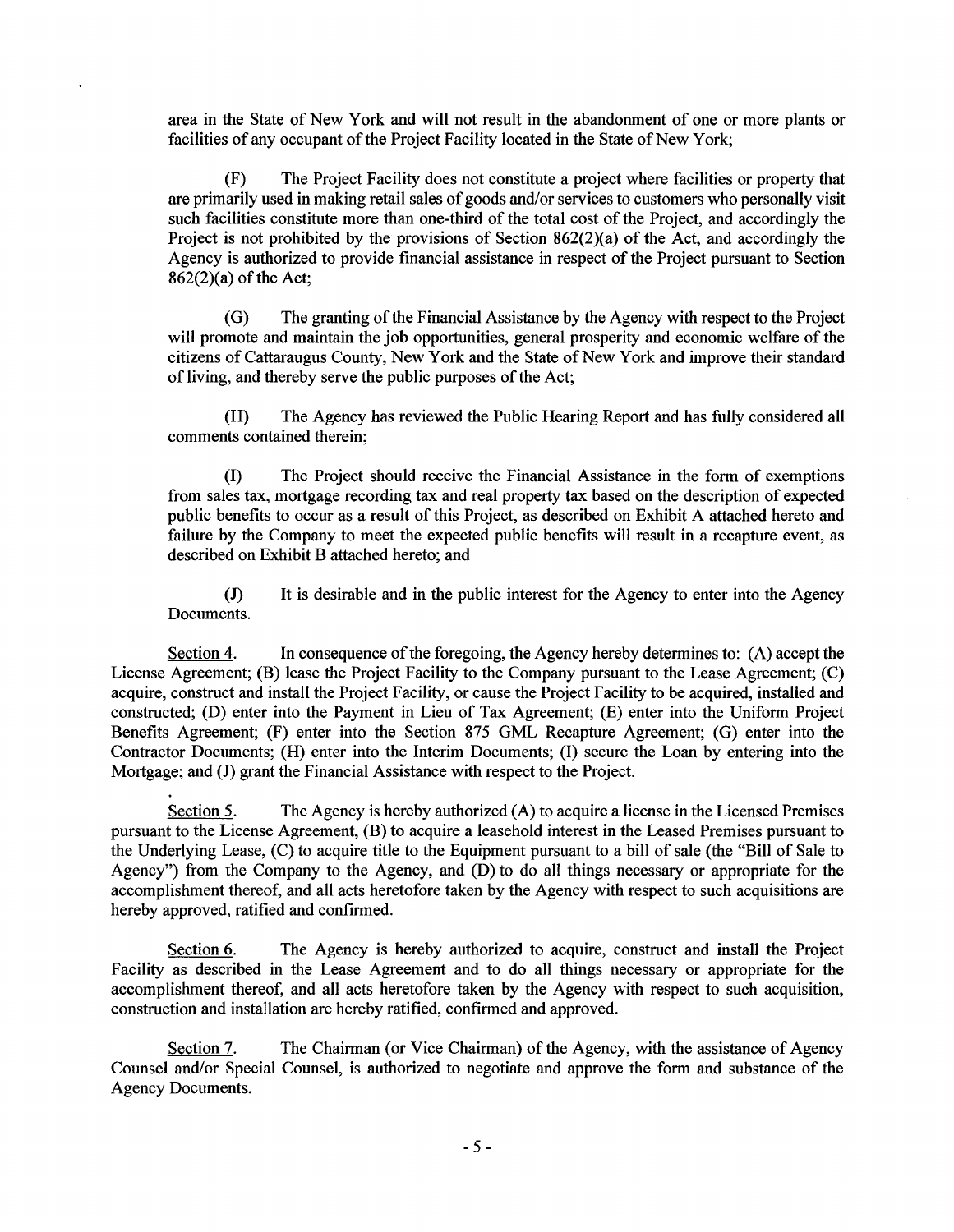Section 8. (A) The Chairman (or Vice Chairman) of the Agency is hereby authorized, on behalf of the Agency, to execute and deliver the Agency Documents, and, where appropriate, the Secretary behalf of the Agency, to execute and deliver the Agency Documents, and, where appropriate, the Secretary (or Assistant Secretary) of the Agency is hereby authorized to affix the seal of the Agency thereto and to (or Assistant Secretary) of the Agency is hereby authorized to affix the seal of the Agency thereto and to attest the same, all in the forms thereof as the Chairman (or Vice Chairman) shall approve, the execution attest the same, all in the forms thereof as the Chairman (or Vice Chairman) shall approve, the execution thereof by the Chairman (or Vice Chairman) to constitute conclusive evidence of such approval. thereof by the Chairman ( or Vice Chairman) to constitute conclusive evidence of such approval.

(B) The Chairman (or Vice Chairman) of the Agency is hereby further authorized, on (B) The Chairman (or Vice Chairman) of the Agency is hereby further authorized, on behalf of the Agency, to designate any additional Authorized Representatives of the Agency (as behalf of the Agency, to designate any additional Authorized Representatives of the Agency (as defined in and pursuant to the Lease Agreement). defined in and pursuant to the Lease Agreement).

Section 9. The officers, employees and agents of the Agency are hereby authorized and directed for and in the name and on behalf of the Agency to do all acts and things required or provided for directed for and in the name and on behalf of the Agency to do all acts and things required or provided for by the provisions of the Agency Documents, and to execute and deliver all such additional certificates, by the provisions of the Agency Documents, and to execute and deliver all such additional certificates, instruments and documents, to pay all such fees, charges and expenses and to do all such further acts and instruments and documents, to pay all such fees, charges and expenses and to do all such further acts and things as may be necessary or, in the opinion of the officer, employee or agent acting, desirable and proper things as may be necessary or, in the opinion of the officer, employee or agent acting, desirable and proper to effect the purposes of the foregoing Resolution and to cause compliance by the Agency with all of the to effect the purposes of the foregoing Resolution and to cause compliance by the Agency with all of the terms, covenants and provisions of the Agency Documents binding upon the Agency. terms, covenants and provisions of the Agency Documents binding upon the Agency.

Section 10. This Resolution shall take effect immediately.

The question of the adoption of the foregoing Resolution was duly put to a vote on roll call, which The question of the adoption of the foregoing Resolution was duly put to a vote on roll call, which resulted as follows: resulted as follows:

| Thomas E. Buffamante     | <b>VOTING</b> | Yes        |
|--------------------------|---------------|------------|
| Joseph E. Higgins        | <b>VOTING</b> | Yes        |
| James J. Snyder, Jr.     | <b>VOTING</b> | Yes        |
| Michael Wimer            | <b>VOTING</b> | Yes        |
| <b>Brent A. Driscoll</b> | <b>VOTING</b> | <b>Yes</b> |
| Ginger D. Schröder       | <b>VOTING</b> | Excused    |
| John Stahley             | <b>VOTING</b> | Yes        |

The foregoing Resolution was thereupon declared duly adopted. The foregoing Resolution was thereupon declared duly adopted.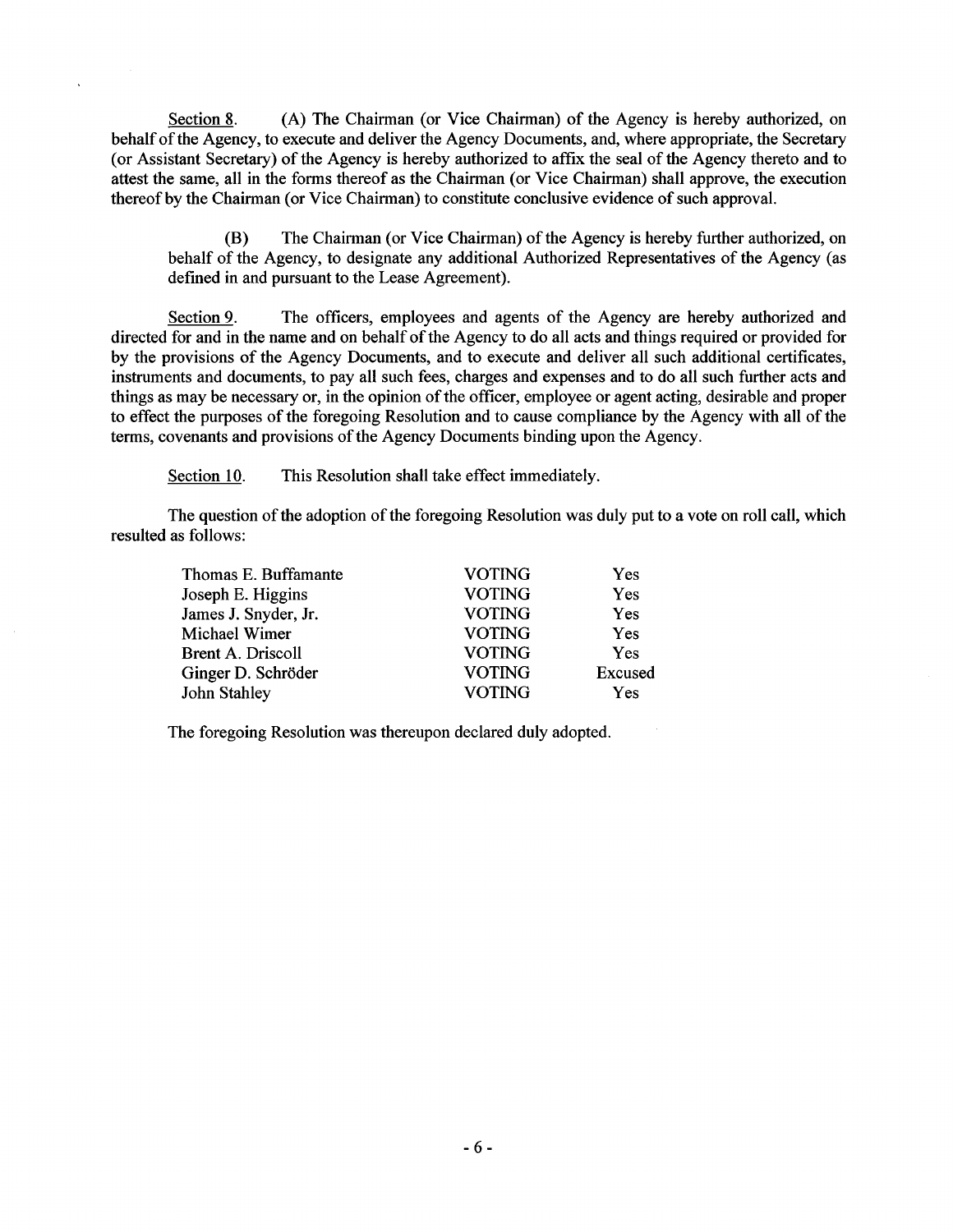## STATE OF NEW YORK (1988) ) SS.: ) SS.: COUNTY OF CATTARAUGUS COUNTY OF CATTARAUGUS )

I, the undersigned (Assistant) Secretary of County of Cattaraugus Industrial Development Agency I, the undersigned (Assistant) Secretary of County of Cattaraugus Industrial Development Agency (the "Agency"), DO HEREBY CERTIFY that I have compared the foregoing annexed extract of the (the "Agency"), DO HEREBY CERTIFY that I have compared the foregoing annexed extract of the minutes of the meeting of the members of the Agency, including the Resolution contained therein, held on minutes of the meeting of the members of the Agency, including the Resolution contained therein, held on March 23, 2021 with the original thereof on file in my office, and that the same is a true and correct copy March 23, 2021 with the original thereof on file in my office, and that the same is a true and correct copy of said original and of such Resolution contained therein and of the whole of said original so far as the same of said original and of such Resolution contained therein and of the whole of said original so far as the same relates to the subject matters therein referred to.

I FURTHER CERTIFY that (A) all members of the Agency had due notice of said meeting; I FURTHER CERTIFY that (A) all members of the Agency had due notice of said meeting; (B) said meeting was in all respects duly held; (C) pursuant to Article 7 of the Public Officers Law (the (B) said meeting was in all respects duly held; (C) pursuant to Article 7 of the Public Officers Law (the "Open Meetings Law") except as modified by Executive Order 202.1, as supplemented, said meeting was "Open Meetings Law") except as modified by Executive Order 202.1, as supplemented, said meeting was open to the general public, and due notice of the time and place of said meeting was duly given in accordance with such Open Meetings Law; and (D) there was a quorum of the members of the Agency accordance with such Open Meetings Law; and (D) there was a quorum of the members of the Agency present, either in-person or appearing telephonically in accordance with Executive Order 202.1, as present, either in-person or appearing telephonically in accordance with Executive Order 202.1, as supplemented, throughout said meeting. supplemented, throughout said meeting.

I FURTHER CERTIFY that, as of the date hereof, the attached Resolution is in full force and effect I FURTHER CERTIFY that, as of the date hereof, the attached Resolution is in full force and effect and has not been amended, repealed or rescinded. and has not been amended, repealed or rescinded.

IN WITNESS WHEREOF, I have hereunto set my hand and affixed the seal of the Agency this  $\delta$  day of March, 2021. IN WITNESS WHEREOF, I have hereunto set my hand and affixed the seal of the Agency this day of March, 2021.

iL.

cretary

(SEAL) /4pR.iL (SEAL)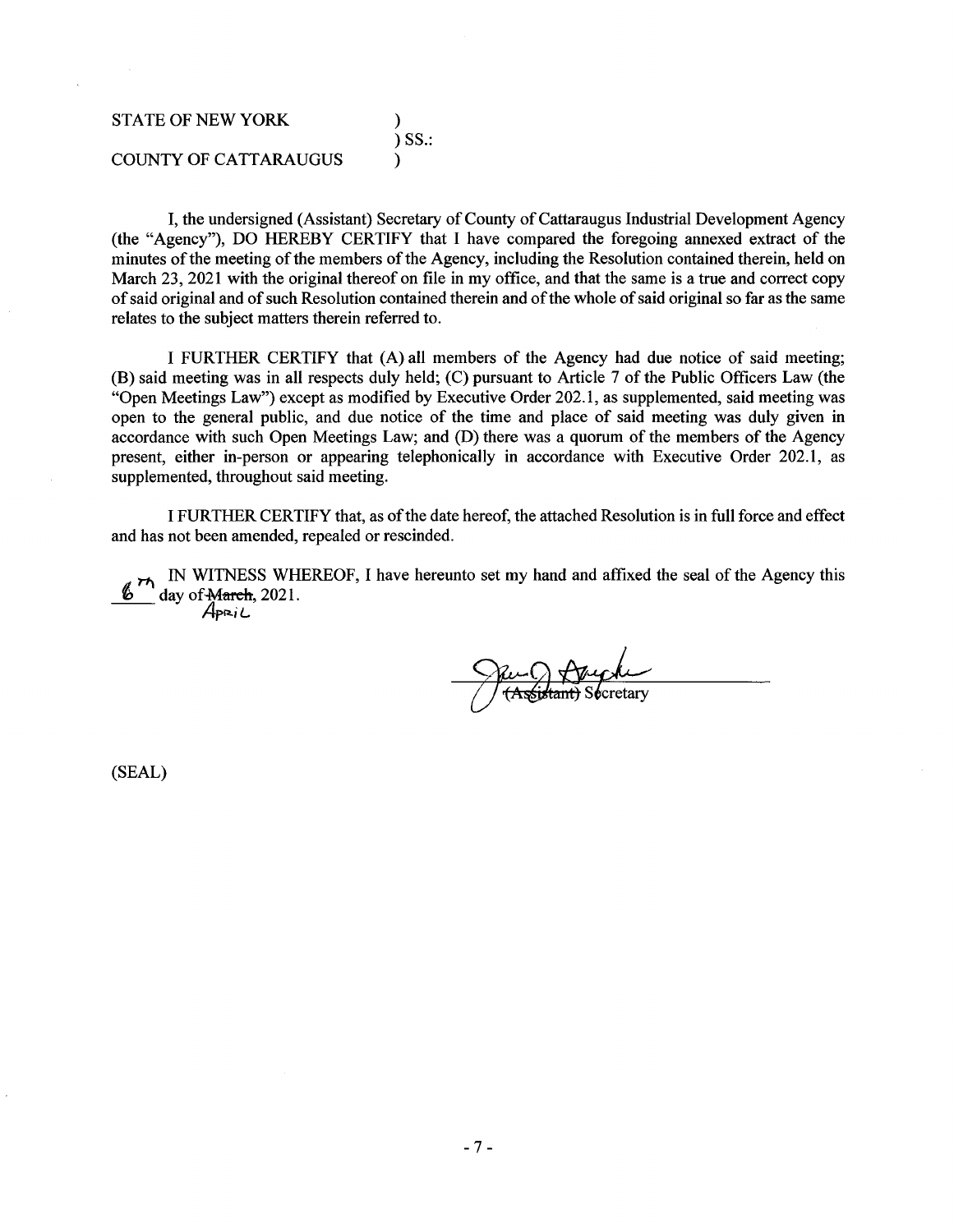#### EXHIBIT A EXHIBIT A

### DESCRIPTION OF THE EXPECTED PUBLIC BENEFITS DESCRIPTION OF THE EXPECTED PUBLIC BENEFITS

In the discussions had between the Project Beneficiary and the Agency with respect to the Project Beneficiary's request for Financial Assistance from the Agency with respect to the Project, the Project Beneficiary has represented to the Agency that the Project is expected to provide the following benefits to Beneficiary has represented to the Agency that the Project is expected to provide the following benefits to the Agency and/or to the residents of Cattaraugus County, New York (the "Public Benefits"): the Agency and/or to the residents of Cattaraugus County, New York (the "Public Benefits"): In the discussions had between the Project Beneficiary and the Agency with respect to the Project Beneficiary's request for Financial Assistance from the Agency with respect to the Project, the Project

 $\bar{z}$ 

|               | Description of Benefit       |                      |              | Applicable to Project   Expected Benefit |
|---------------|------------------------------|----------------------|--------------|------------------------------------------|
|               |                              | (indicate Yes or NO) |              |                                          |
|               | Creation of construction     | $\boxtimes$ Yes      | $\square$ No | Average of 95 full time equivalent       |
|               | employment for local labor   |                      |              | construction jobs at the Project         |
|               | (i.e., labor resident in the |                      |              | Facility for local labor during an       |
|               | area comprised of Allegany,  |                      |              | estimated construction period of 4       |
|               | Cattaraugus, Chautauqua,     |                      |              | to 6 months, commencing within           |
|               | Erie and Niagara Counties    |                      |              | 6 months of the date hereof.             |
| $\mathcal{D}$ | Private sector investment    | $\boxtimes$ Yes      | $\square$ No | \$8,659,538 at the Project Facility      |
|               |                              |                      |              | within 1 year of the date hereof.        |

 $\mathcal{A}^{\mathcal{A}}$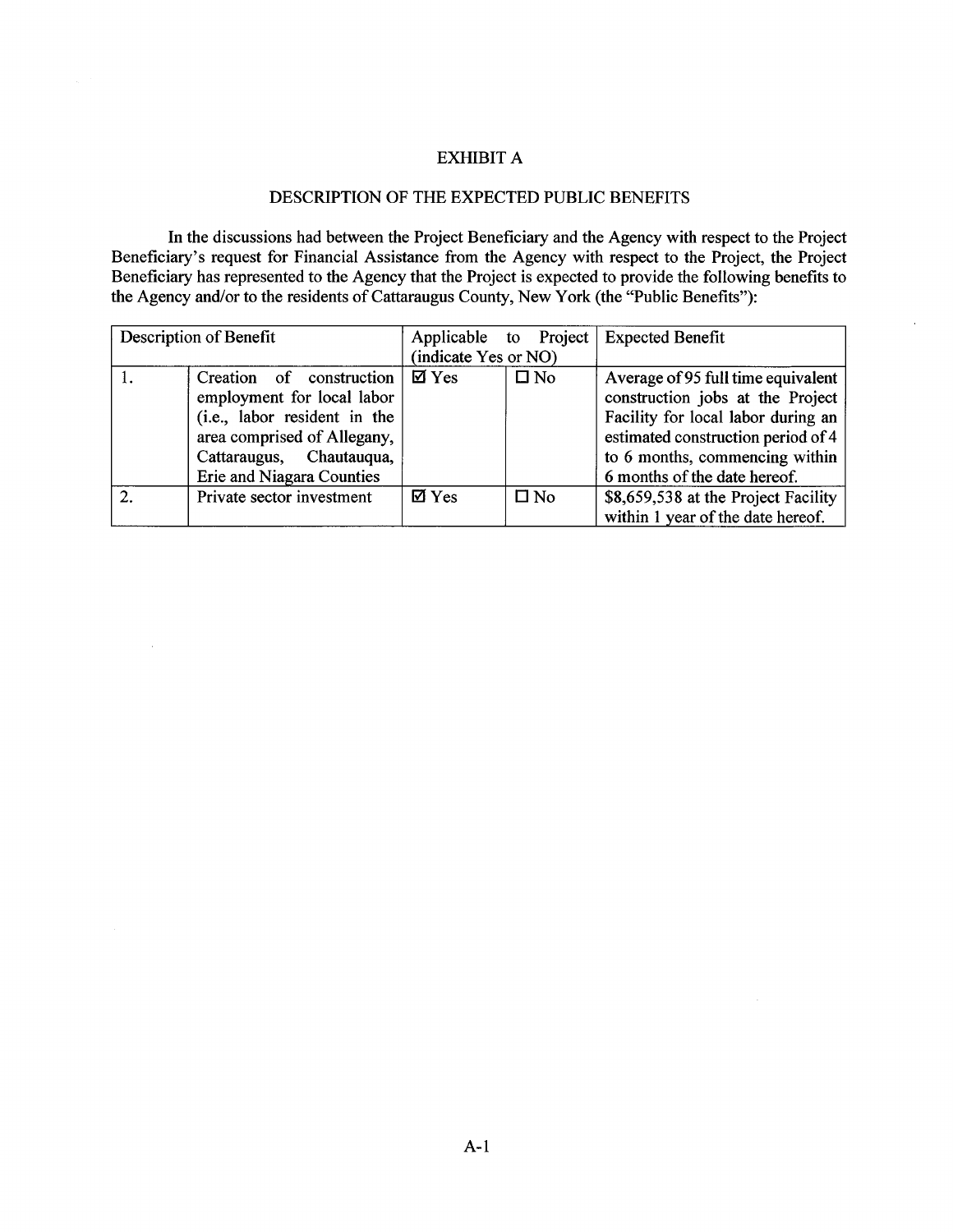## EXHIBIT B

 $\alpha_{\rm s} = 5$ 

### DESCRIPTION OF THE RECAPTURE EVENTS DESCRIPTION OF THE RECAPTURE EVENTS

In connection with the Project and the granting of the Financial Assistance, the Agency and the Project Beneficiary agree that the following shall constitute recapture events with respect to the Project and the granting of the Financial Assistance: In connection with the Project and the granting of the Financial Assistance, the Agency and the Project Beneficiary agree that the following shall constitute recapture events with respect to the Project and the granting of the Financial Assistance:

| $\overline{1}$ . | Failure of the Project Beneficiary to document to the satisfaction of the Agency the<br>commencement of the acquisition, construction, reconstruction, renovation, and/or<br>installation of the Project Facility within 6 months of the date hereof.                                                                       |
|------------------|-----------------------------------------------------------------------------------------------------------------------------------------------------------------------------------------------------------------------------------------------------------------------------------------------------------------------------|
| 2.               | Failure of the Project Beneficiary to document to the satisfaction of the Agency the<br>completion of the acquisition, construction, reconstruction, renovation, and/or<br>installation of the Project Facility within 1 year of the date hereof.                                                                           |
| 3.               | Failure by the Project Beneficiary to document to the satisfaction of the Agency the<br>creation of at least 90% of the average full time equivalent local labor construction jobs<br>at the Project Facility listed on Exhibit A attached hereto during the construction period<br>described on Exhibit A attached hereto. |
| 4.               | Failure by the Project Beneficiary to document to the satisfaction of the Agency that at<br>least 80% of the private sector investment described on Exhibit A attached hereto<br>occurred with respect to the Project Facility within 2 years of the date hereof.                                                           |
| 5.               | Failure by the Project Beneficiary to document to the satisfaction of the Agency that the<br>Project provided the other Public Benefits described on Exhibit A attached hereto within<br>the time frames assigned to such benefits.                                                                                         |
| 6.               | Liquidation of substantially all of the Project Beneficiary's operating assets at the Project<br>Facility and/or cessation of substantially all of the Project Beneficiary's operations at the<br>Project Facility.                                                                                                         |
| 7.               | Relocation of all or substantially all of Project Beneficiary's operations at the Project<br>Facility to another site, or the sale, lease or other disposition of all or substantially all of<br>the Project Facility.                                                                                                      |
| 8.               | Failure by the Project Beneficiary to comply with the annual reporting requirements or<br>to provide the Agency with requested information.                                                                                                                                                                                 |
| 9.               | Sublease or assignment of all or part of the Project Facility in violation of any Project<br><b>Facility Agreement.</b>                                                                                                                                                                                                     |
| 10.              | A change in the use of the Project Facility, other than as described on Exhibit A and other<br>directly and indirectly related uses, in violation of any Project Facility Agreement.                                                                                                                                        |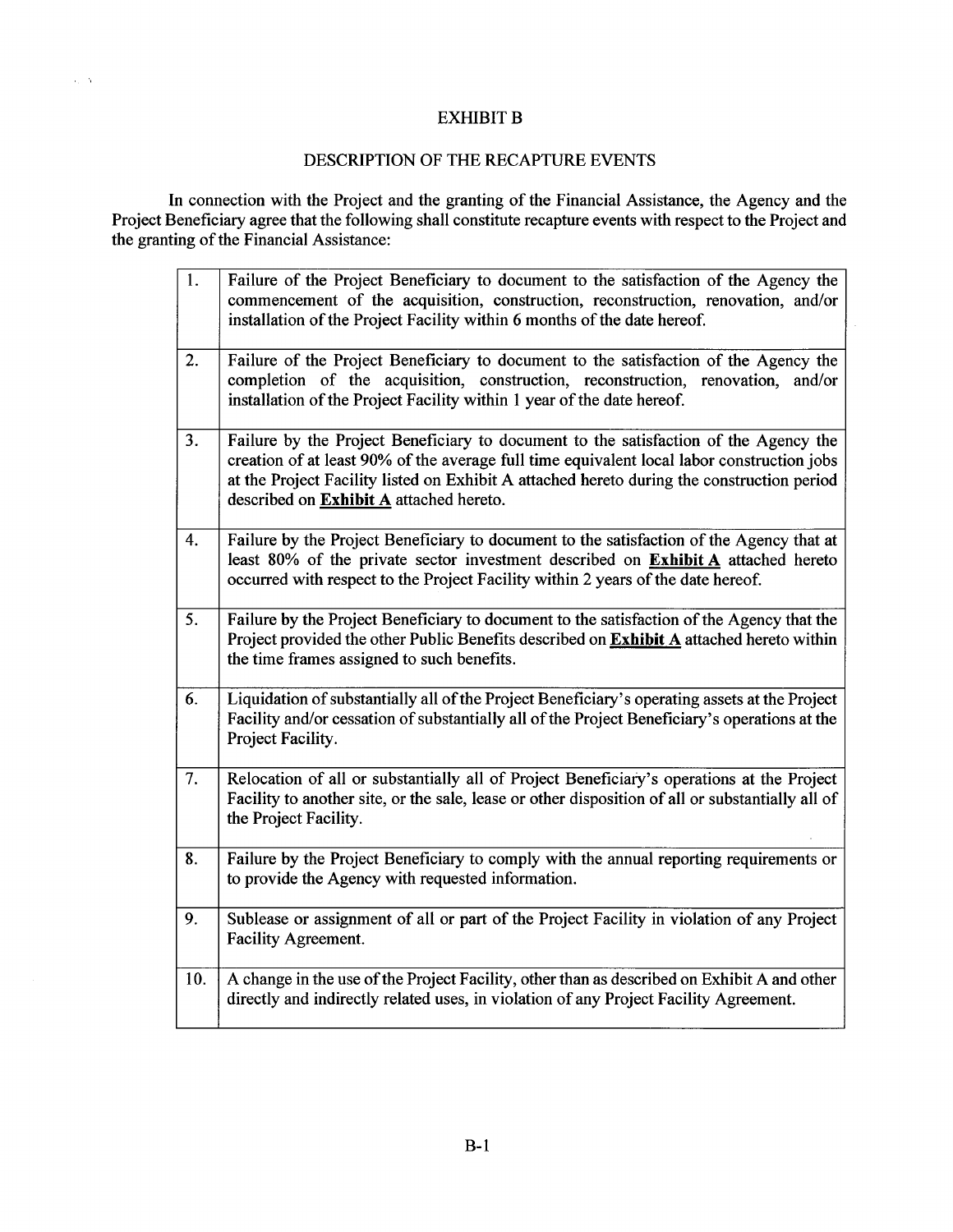# CLOSING ITEM NO.: B-2 CLOSING ITEM NO.: B-2

# CERTIFICATE REGARDING CERTIFICATE REGARDING NO CONFLICTS OF INTEREST NO CONFLICTS OF INTEREST

I, the undersigned (Vice) Chairman for County of Cattaraugus Industrial Development Agency (the I, the undersigned (Vice) Chairman for County of Cattaraugus Industrial Development Agency ( the "Agency"), DO HEREBY CERTIFY, as follows: "Agency"), DO HEREBY CERTIFY, as follows:

1. The Agency is an industrial development agency duly established under Title 1 of Article 1. The Agency is an industrial development agency duly established under Title 1 of Article 18-A of the General Municipal Law of the State of New York, as amended, and Chapter 536 of the Laws 18-A of the General Municipal Law of the State of New York, as amended, and Chapter 536 of the Laws of 1971 of the State of New York, as amended (collectively, the "Act") and is a corporate governmental agency constituting a public benefit corporation of the State of New York. agency constituting a public benefit corporation of the State of New York.

2. In accordance with the Act, the Agency has determined, pursuant to a resolution duly 2. In accordance with the Act, the Agency has determined, pursuant to a resolution duly adopted by the members of the Agency on March 23, 2021 (the "Approving Resolution") and in accordance adopted by the members of the Agency on March 23, 2021 (the "Approving Resolution") and in accordance with the provisions of a certain lease agreement dated as of September 1, 2021 (the "Lease Agreement") with the provisions of a certain lease agreement dated as of September 1, 2021 (the "Lease Agreement") by and between the Agency and Otto CSG 1 LLC (the "Company"), to undertake a project (the "Project") by and between the Agency and Otto CSG 1 LLC (the "Company"), to undertake a project (the "Project") consisting of following: (A) (1) the acquisition of an interest in a portion of an approximately 223 acre consisting of following: (A) (1) the acquisition of an interest in a portion of an approximately 223 acre parcel of land located at 9350 Dunkleman Hill Road (tax map number 35.002-1-16) in the Town of Otto, parcel of land located at 9350 Dunkleman Hill Road (tax map number 35.002-1-16) in the Town of Otto, Cattaraugus County, New York (the "Land"), (2) the construction on the Land of an approximately 5MWac Cattaraugus County, New York (the "Land"), (2) the construction on the Land of an approximately 5MWac single axis tracker ground mount solar farm, solar panels, and ancillary electrical equipment such as single axis tracker ground mount solar farm, solar panels, and ancillary electrical equipment such as switchboards and transformers (all said improvements being collectively referred to as the "Facility") and switchboards and transformers (all said improvements being collectively referred to as the "Facility") and (3) the acquisition and installation therein and thereon of related fixtures, machinery, equipment and other (3) the acquisition and installation therein and thereon of related fixtures, machinery, equipment and other personal property (the "Equipment"), all of the foregoing to constitute a solar energy generating facility to personal property (the "Equipment"), all of the foregoing to constitute a solar energy generating facility to be owned and operated by the Company (the Land, Facility and the Equipment being collectively referred be owned and operated by the Company (the Land, Facility and the Equipment being collectively referred to as the "Project Facility"); (B) the granting of certain "financial assistance" (within the meaning of Section 854(14) of the Act) with respect to the foregoing, including potential exemptions from sales and use taxes, 854(14) of the Act) with respect to the foregoing, including potential exemptions from sales and use taxes, real property transfer taxes, mortgage recording taxes and real estate taxes (collectively, the "Financial Assistance"); and (C) the lease of the Project Facility to the Company pursuant to the terms of the Lease Assistance"); and (C) the lease of the Project Facility to the Company pursuant to the terms of the Lease Agreement. Agreement.

3. Pursuant to the Approving Resolution, the Agency further determined to: (A) complete the 3. Pursuant to the Approving Resolution, the Agency further determined to: (A) complete the acquisition, construction and installation of the Project Facility, or cause the Project Facility to be acquired, constructed and installed; and (B) lease the Project Facility to the Company pursuant to the Lease constructed and installed; and (B) lease the Project Facility to the Company pursuant to the Lease Agreement and certain other documents related thereto and to the Project (collectively with the Lease Agreement and certain other documents related thereto and to the Project ( collectively with the Lease Agreement, the "Basic Documents"). Pursuant to the Lease Agreement, among other things, the Company Agreement, the "Basic Documents"). Pursuant to the Lease Agreement, among other things, the Company is obligated (1) to pay all costs incurred by the Agency with respect to the Project Facility, including all is obligated (1) to pay all costs incurred by the Agency with respect to the Project Facility, including all costs of operation and maintenance, all taxes and other governmental charges, any required payments in costs of operation and maintenance, all taxes and other governmental charges, any required payments in lieu of taxes, and the reasonable fees and expenses incurred by the Agency with respect to or in connection lieu of taxes, and the reasonable fees and expenses incurred by the Agency with respect to or in connection with the Project Facility and (2) to comply with the provisions of the Act applicable to beneficiaries of with the Project Facility and (2) to comply with the provisions of the Act applicable to beneficiaries of financial assistance from the Agency. financial assistance from the Agency.

4. I have made careful inquiry of each member, officer and employee of the Agency having 4. I have made careful inquiry of each member, officer and employee of the Agency having the power or duty to (a) negotiate, prepare, authorize or approve the Basic Documents or authorize or the power or duty to (a) negotiate, prepare, authorize or approve the Basic Documents or authorize or approve payment thereunder, (b) audit bills or claims under the Basic Documents, or (c) appoint an officer or employee who has any of the powers or duties as set forth above, as to whether or not such member, or employee who has any of the powers or duties as set forth above, as to whether or not such member,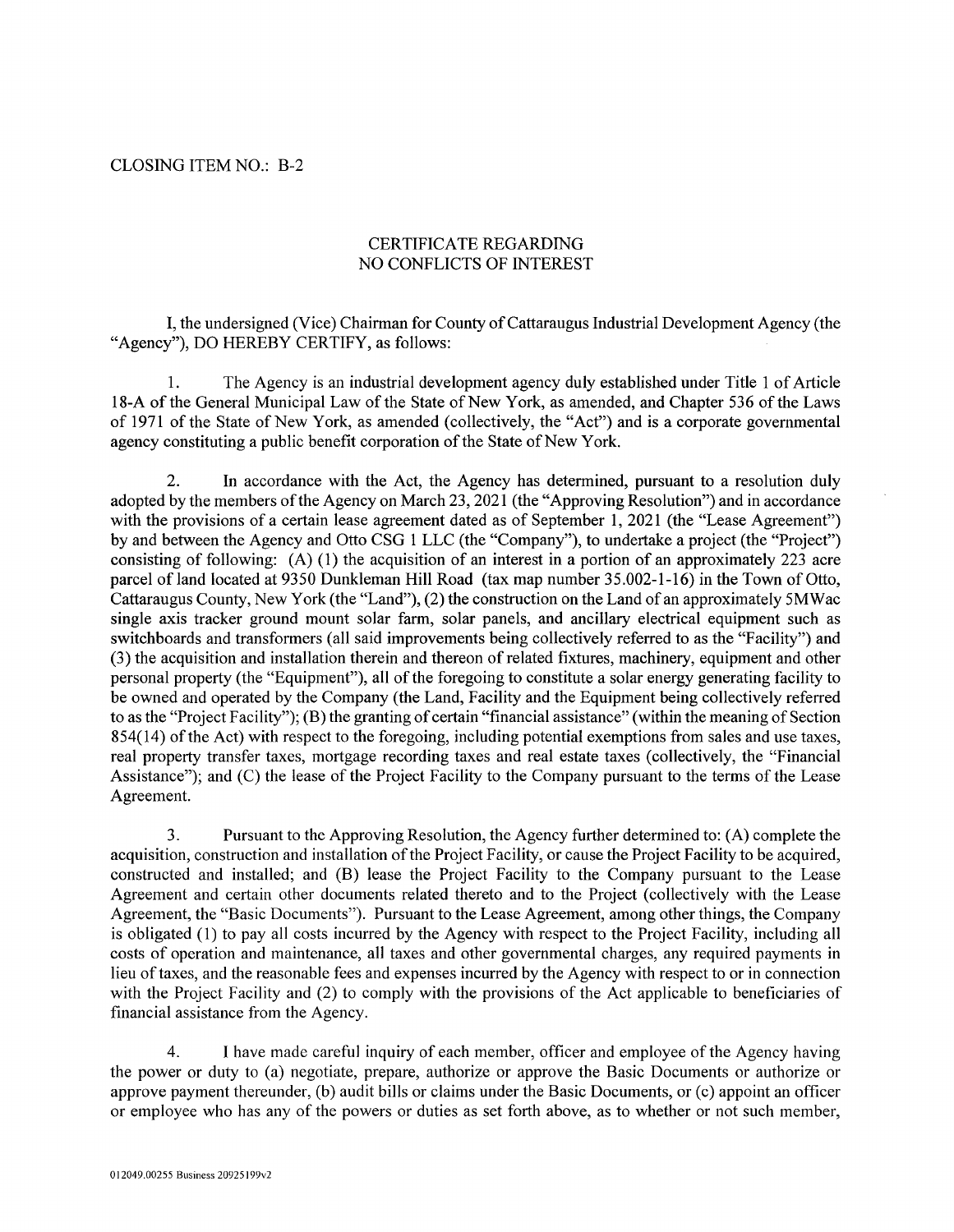officer or employee has an "interest" (as defined pursuant to Article 18 of the General Municipal Law of the State of New York) in any of the Basic Documents. Upon information and belief, as a result of such the State of New York) in any of the Basic Documents. Upon information and belief, as a result of such inquiry, no such member, officer or employee has any such interest in any of the Basic Documents, unless inquiry, no such member, officer or employee has any such interest in any of the Basic Documents, unless otherwise noted below: otherwise noted below:

(i) Except as disclosed on Exhibit A attached hereto, no member, officer or employee (i) Except as disclosed on Exhibit A attached hereto, no member, officer or employee of the Agency directly or indirectly owns stock of the Company or has a partnership interest in the Company. Company.

(ii) Except as disclosed on Exhibit A attached hereto, no member, officer or employee (ii) Except as disclosed on Exhibit A attached hereto, no member, officer or employee of the Agency is an officer or employee of the Company. of the Agency is an officer or employee of the Company.

(iii) Except as disclosed on Exhibit A attached hereto, no member, officer or employee (iii) Except as disclosed on Exhibit A attached hereto, no member, officer or employee of the Agency is a member of the board of directors of the Company. of the Agency is a member of the board of directors of the Company.

(iv) If any member has publicly disclosed the nature and extent of such interest in (iv) If any member has publicly disclosed the nature and extent of such interest in writing to the members of the Agency, such written disclosure has been made a part of and set forth writing to the members of the Agency, such written disclosure has been made a part of and set forth in the official minutes of the Agency, and a true, correct and complete copy of such written in the official minutes of the Agency, and a true, correct and complete copy of such written disclosure is annexed hereto as Exhibit A. disclosure is annexed hereto as Exhibit A.